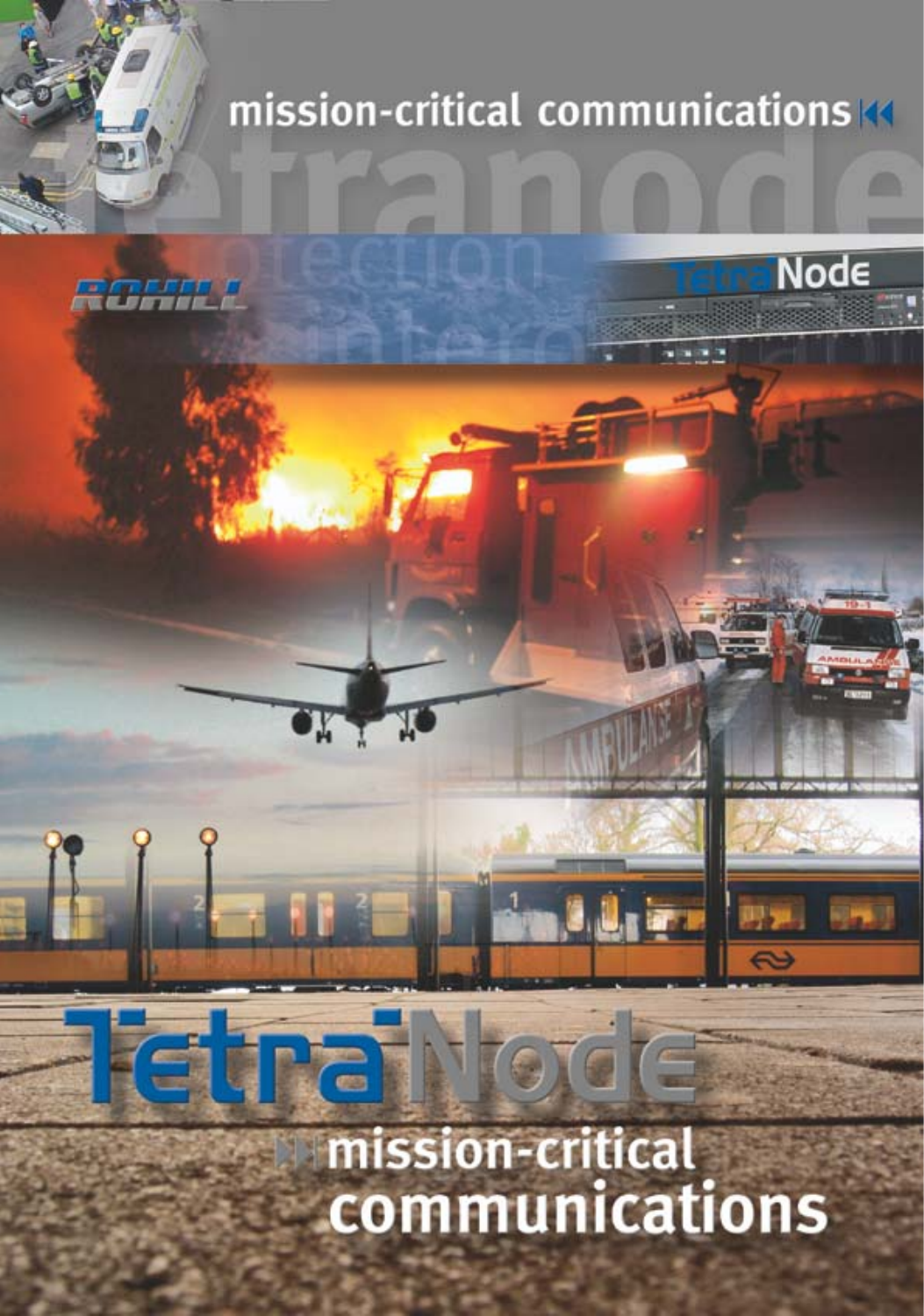# **MINISSION-critical**<br>Allen Strange Classic

### **MISSION-CRITICAL COMMUNICATIONS**

Building on a heritage of knowledge and experience accumulated over the past 3 decades, Rohill has emerged as a leading supplier of TETRA infrastructure solutions serving a wide range of securityconscious customers from around the world. TetraNode is the result of years of dedicated research and development focused on providing the best possible and most comprehensive solution for mission-critical communications users working in the most demanding environments. TetraNode incorporates many of the latest industry trends to offer a truly revolutionary, next-generation, future-proof network design based on TETRA with a surprisingly large number of unique features.

Mission-critical communications sectors, such as military and public safety organizations, are increasingly requesting systems put together with COTS (Commercial Off The Shelf) components and open interfaces. Simply ordering an infrastructure based on open standards - i.e. TETRA - is no longer sufficient. TetraNode is designed to make the most of open, widely available, multiple source hardware and software. This leads to considerable cost savings compared to other suppliers' systems containing a higher proportion of proprietary elements.

Economies of scale due to component support by major IT manufacturers, ease of migration aided by the unique multi-protocol concept and the scalability afforded by the optimized IP-based networking concept inherent to TetraNode, allow our suppliers to offer perfect solutions at the best prices.

TetraNode is fully compliant with the TETRA standard, keeping call set-up times and speech delays to a minimum across wide area networks. TetraNode supports the full range of voice and data services and applications specified by the TETRA standard.

Network security is enhanced to new levels by a complete package of authentication, encryption and remote enabling and disabling facilities. Innovative redundancy and fallback features practically eliminate the possibility of a network being unavailable when users need it most. This can be a common and frustrating limitation of a number of existing digital communications systems, which put commercial needs before security. For these reasons and many more, TetraNode is the best total solution for mission-critical communications.

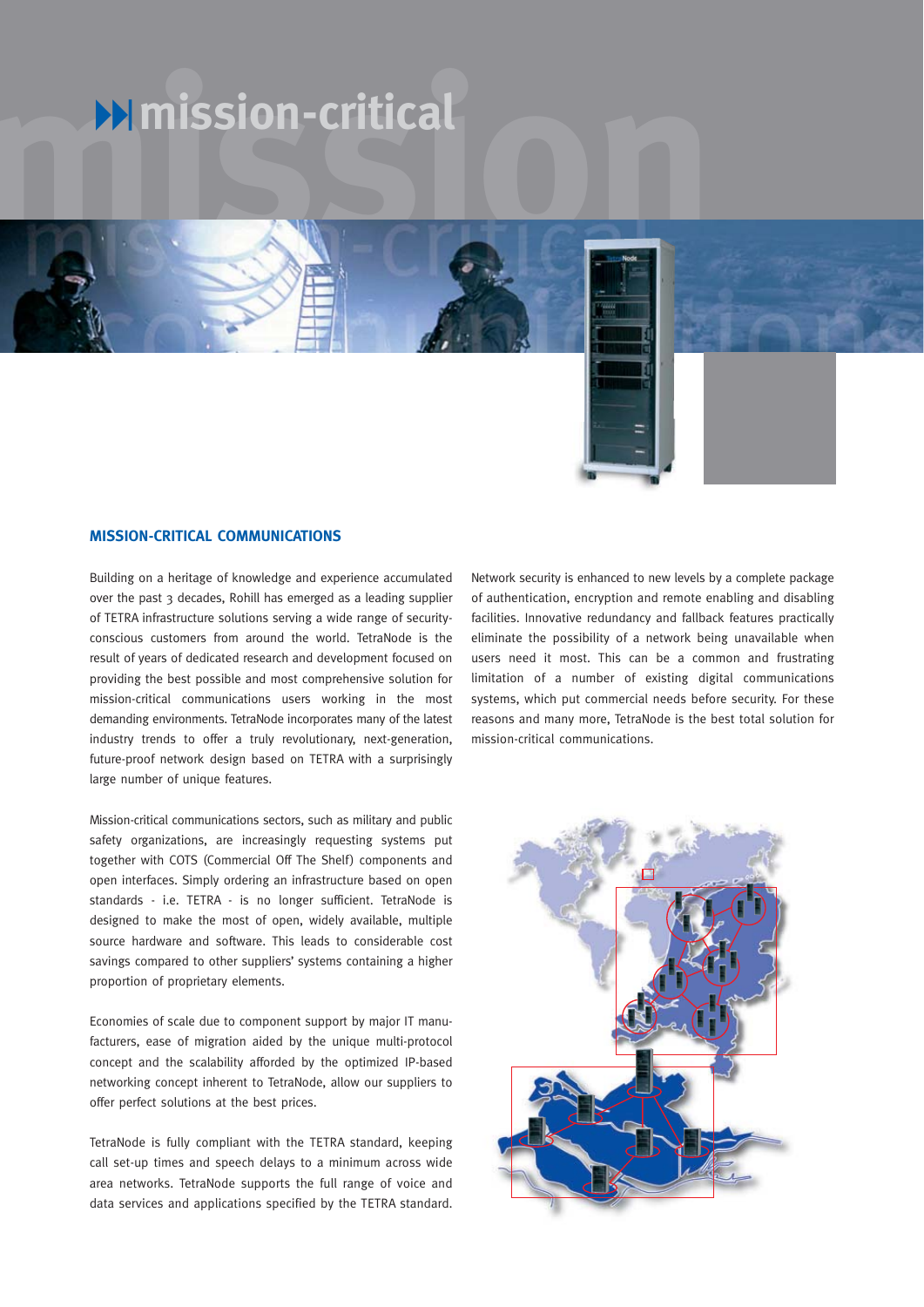# the power of tetranodels



### **THE POWER OF TETRANODE**

TetraNode uses standard hardware and software components to create the most economical and powerful system currently available on the market. Important physical characteristics of the CompactPCI-based TetraNode include low-power consumption, the ability to operate safely in a wide temperature range and excellent protection against dust and vibration. The Plug-and-Play characteristics significantly reduce the time required to roll out the infrastructure.

TetraNode's flat network architecture based on nodes - hence the name TetraNode - challenges the traditional hierarchical way of building centralized communications networks as intelligence is allowed to flow freely throughout the system. The principles of IP-networking are adopted in order to generate flexible network designs, which adapt to customers' demands for cost-effective systems and are scalable from single sites right up to nationwide. Nodes and base stations can be connected in a ring or meshed formation to offer full redundancy. Open system interfaces are extensively used for full connectivity and interoperability.

TetraNode supports all main networking links and system interfaces by way of either IP, for seamless integration with IP networks, or the TNSP (optimized IP) protocol developed by Rohill for low-bandwidth applications offering low delays and fast operation.

TetraNode applies the latest, flexible soft-switch technology switching of voice streams via software - together with the most open, reliable Real-Time Linux operating system to produce a TETRA system where all functionality is implemented in software. This eliminates the need for expensive hardware migration needs and makes the system much easier to install, configure and maintain as well as running faster. The well-defined software architecture allows specific customer requirements to be catered for swiftly and efficiently. The software-based Network Management System (NMS) is equally extremely flexible. Distributed databases provide system resilience, speed of operation and accessibility on multiple levels.

This powerful, innovative software-based solution guarantees that TetraNode provides the fullest range of digital mobile radio functionality, including advanced voice and data services with circuit and packet-switched data. Database capacity is also provided for an almost limitless number of subscribers and fleets. TetraNode permits group calling from fixed telephones. It is one of the few systems, which currently allows remote software uploads. It also allows seamless handovers between sites. The increasingly popular concept of Virtual Private Networking (VPN) is also made available for the optimization and pooling of resources for multiple user groups who are clearly and securely separated from each other, with complete control over their own communications.

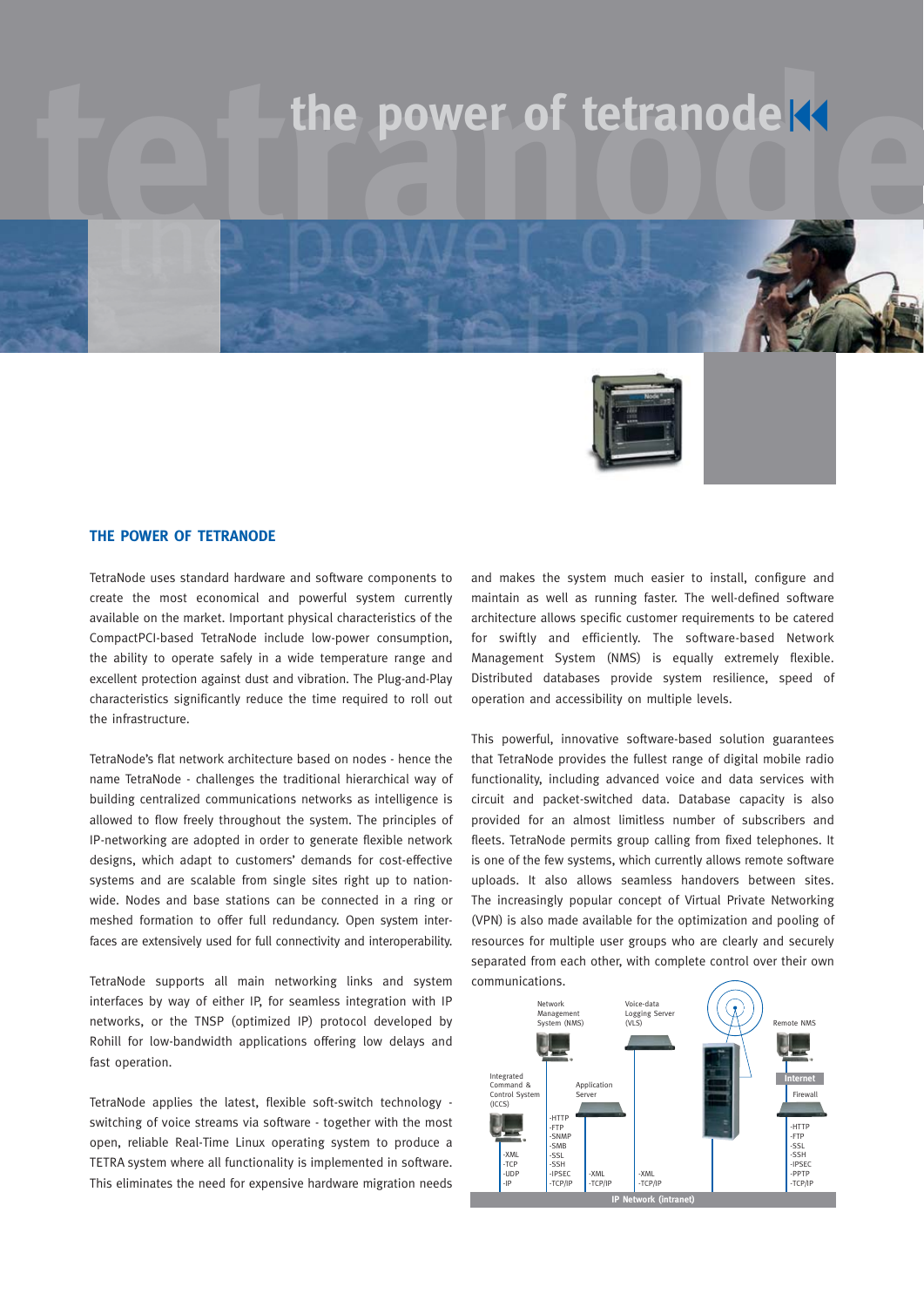### **control**<br>EXPERIMENT **total control**

**Photo by Locus AS**

### **TOTAL CONTROL - NETWORK MANAGEMENT SYSTEM**

Network management is a central task for any organization operating a communications system. Constant network expansions and upgrades, the registration of new units on the system, connections to other networks and a multiplicity of other tasks, all need to be managed expertly and promptly. System integrity must be protected and it must be ensured that all available resources are being used in the most efficient manner.

The TetraNode Network Management System (NMS) fulfils these comprehensive requirements in a flexible way. It operates via a user-friendly interface on the familiar Windows operating system, connecting to the TetraNode eXchange (TNX) through an IP network. Communication is based on a number of well-known protocols - TCP/IP, HTTP, SNMP, PPTP - to provide fully transparent communications over a wide range of physical interfaces and networks, including LANs, WANs and the public Internet. The NMS provides access to a wide range of parameters on all levels of the TetraNode system regarding configuration and operation with multi-level password protection. Several system monitoring functions are provided for, which generate alarms when critical failures occur.

The TetraNode NMS offers certain unique features such as the setting of priority levels for radios without needing to re-programme them and the fixing of call durations and time-outs for the whole or parts of the system. As in the case of Line Dispatcher Stations in the section below, the NMS also provides much appreciated, multi-language support as another unique feature.

### **TOTAL CONTROL - LINE DISPATCHER**

TetraNode's revolutionary design uses standard PCs, together with middleware and software development tools. These elements extend TetraNode network performance and functionality by tapping into major sources of value-added applications, all of which can be combined and adapted to satisfy real user requirements.

A prime example of such a critical application is the Line Dispatcher Station (LDS). This gives mission-critical communications providers working in modern Command & Control Centres vastly improved options for monitoring and responding to potentially life-saving calls in an efficient and dynamic fashion.

TetraNode allows a virtually unlimited number of LDSs to be connected to the network at any one time. As never before, it is possible to monitor calls as they take place and dispatchers can even intervene in ongoing communications according to criteria determined by the organization. Services such as digital speech storage, playback facilities and voice retrieval are all possible.

The LDS can combine with the TetraNode Voice-data Logging Server in an integrated applications environment to provide additional call-recording facilities. Touch-screen support is also provided for added ease of use of the service. The implementation of multi-language databases provides Line Dispatchers with on-screen menus in their native language so that they are able to carry out their tasks in a familiar environment. TetraNode provides yet another unique application.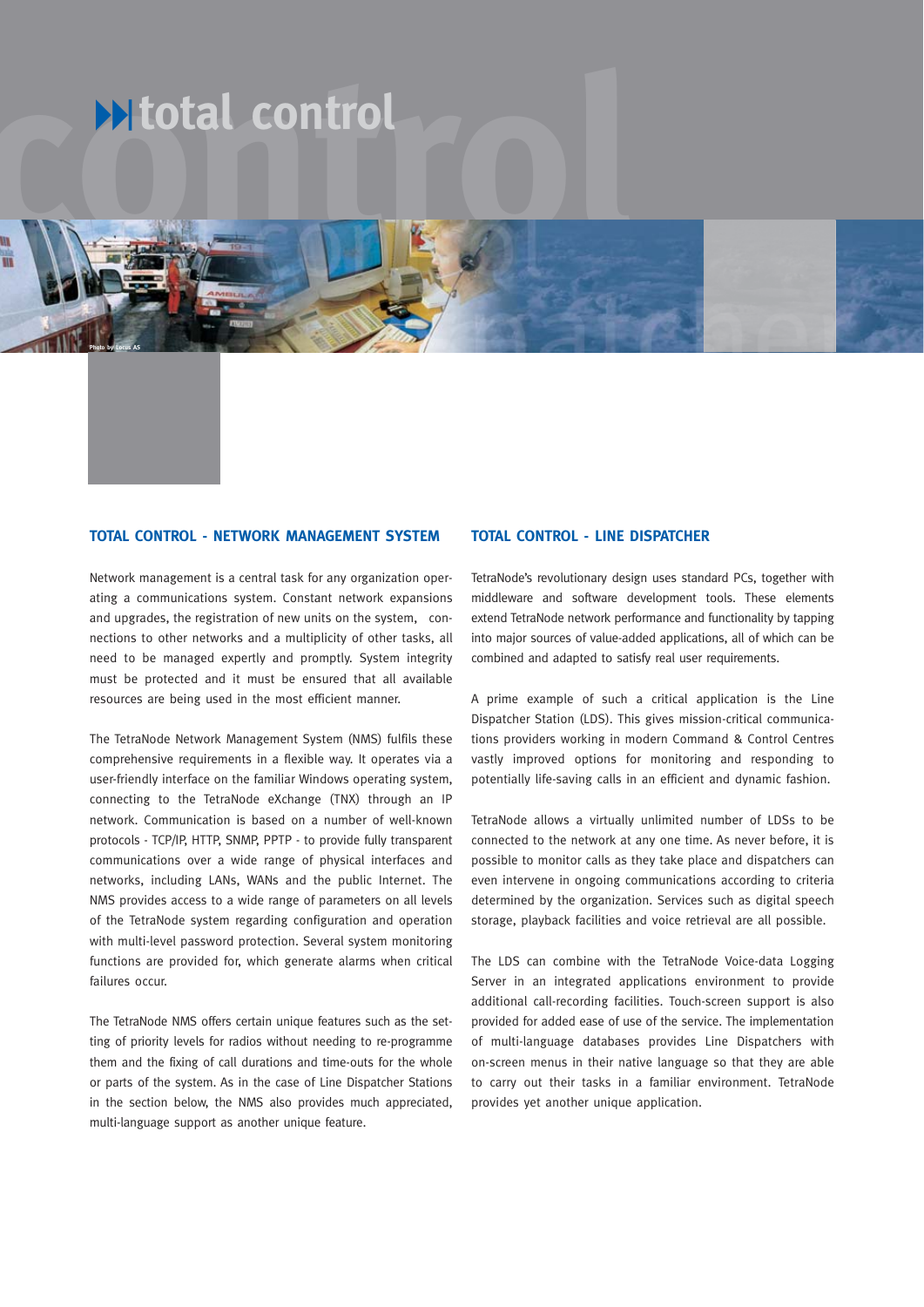### **flexibility total flexibility/recording**-



### **TOTAL FLEXIBILITY - TETRANODE IP GATEWAY**

TetraNode is more than just another radio communications system. It is an open platform for building powerful, customized applications that enhances the manner in which organizations work by offering them the opportunity to create and develop entirely new working practices. The TetraNode IP Gateway (TIG) is the foundation and key component used for building these applications, as the trend towards data becomes more pronounced.

The TetraNode IP Gateway is an integral part of the TetraNode network based entirely on software which makes the most efficient use of existing network resources for data - and voice services and applications. The IP networking model implemented using Extended Markup Language (XML), allows it to work with the full range of TETRA services - status messages, Short Data Service (SDS) and packet data - as well as with speech calls. The number of applications that can be handled by the IP Gateway is only limited by the customer's imagination. The IP Gateway has been particularly successful in the development of several value-added applications for airports and public transportation authorities.

### **TOTAL RECORDING - VOICE-DATA LOGGING SERVER**

In today's security and public safety-related environments, it is imperative that records are kept of all transactions and communications. This guarantees best practice and provides the means to analyse the effectiveness of the communication during major incidents. This demand for information from most existing communications systems is likely to lead to enormous and expensive hardware requirements, not to mention the human resources required to sift through large amounts of tape. The TetraNode Voice-data Logging Server (VLS) effectively removes these requirements.

The VLS records TETRA coded speech and data messages. Due to the fact that it is a digital, integrated application, voice quality is always perfectly reproduced, regardless of the number of times messages are retrieved for analysis. Also, due to the small disk-space required, several months of TETRA communications can be stored on disk. The Voice-data Logging Server provides a precise time-stamp of all communications, and complete events can be reconstructed, eliminating any uncertainty regarding the calling-party's identity or the time of the event.

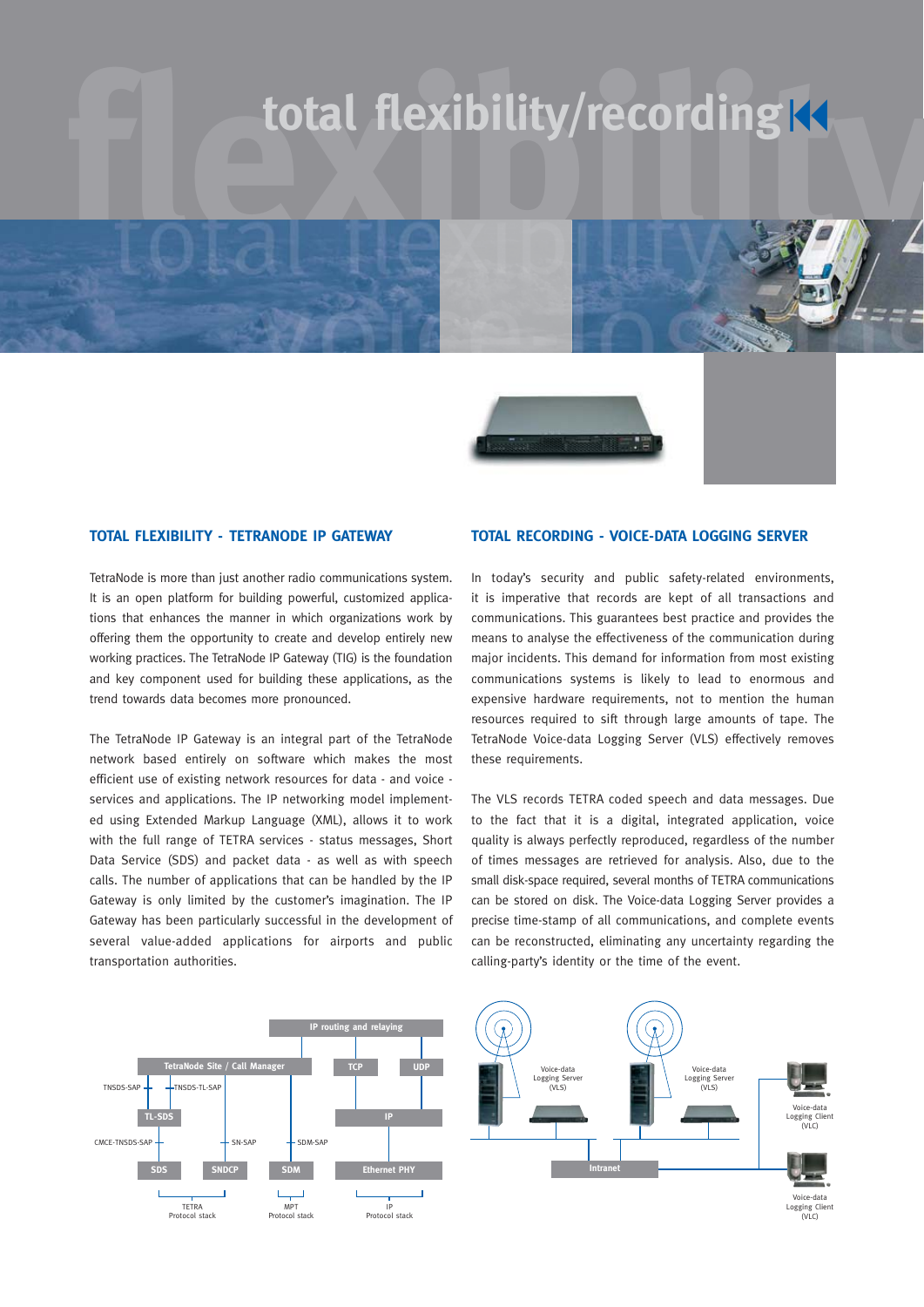### **totally** open **totally open**



It is important to take a closer look at the open-standards approach adopted in the TetraNode development process so the user can begin to appreciate the dramatic consequences of this decision for the future of the industry.

From the outset, Rohill sought to avoid the "black-box" image portrayed by many TETRA system suppliers. These suppliers evidence a general tendency towards embedding proprietary components and software in their designs so that their control over applications development can be maintained, extending customer dependency on the original supplier. Rohill, in the spirit of TETRA, developed its TetraNode product line with the aim in mind of handing control and access of the communications system to the customer.

Accordingly, TetraNode is based on CompactPCI, which is the de facto standard for building highly reliable, secure telecommunications systems. CompactPCI is supported by a large number of suppliers including Intel, Hewlett Packard and Sun Microsystems. This means very significant economies of scale and guaranteed local support. CompactPCI is subject to ongoing technical migration consisting of constant performance upgrades, which safeguard the initial investment, made by the customer for many years to come. TetraNode employs the minimum amount of hardware, meaning that there are fewer components required and fewer points of failure on the network. The simplicity and elegance of the TetraNode hardware platform means that it is also easy and cost-effective to install and maintain.

TetraNode supports a number of common operating systems. Real-Time Linux is the preferred operating system as it offers the best compromise between stability and security and is well supported by major IT industry players. It is highly suitable for IP-centric systems and products of the present and future and well supported by the CompactPCI hardware mentioned above. Real-Time Linux is also championed by a growing number of telecommunications equipment manufacturers (Nokia, Alcatel, Siemens etc.), IT leaders (IBM, Sun, Oracle etc.) and governments from around the world.

The TetraNode system complies with a number of IT and telecommunications standards, providing customer and user with an even greater degree of system access than could be expected from other systems available on the market. SNMP (Simple Network Management Protocol) is a standard protocol used by TetraNode for reporting faults. The common FTP (File Transfer Protocol) protocol is used for transferring files in the system such as uploading software to base station sites. The Network Management System interfaces with the TetraNode system using standard HTTP over an IP network. A Windows file-sharing facility is adopted in order to allow any authenticated Windows PC to browse and work on TetraNode's Linux-based file system. These facilities are supplemented by a number of standardsbased security mechanisms such as PPTP, IPSec, SSL and SSH.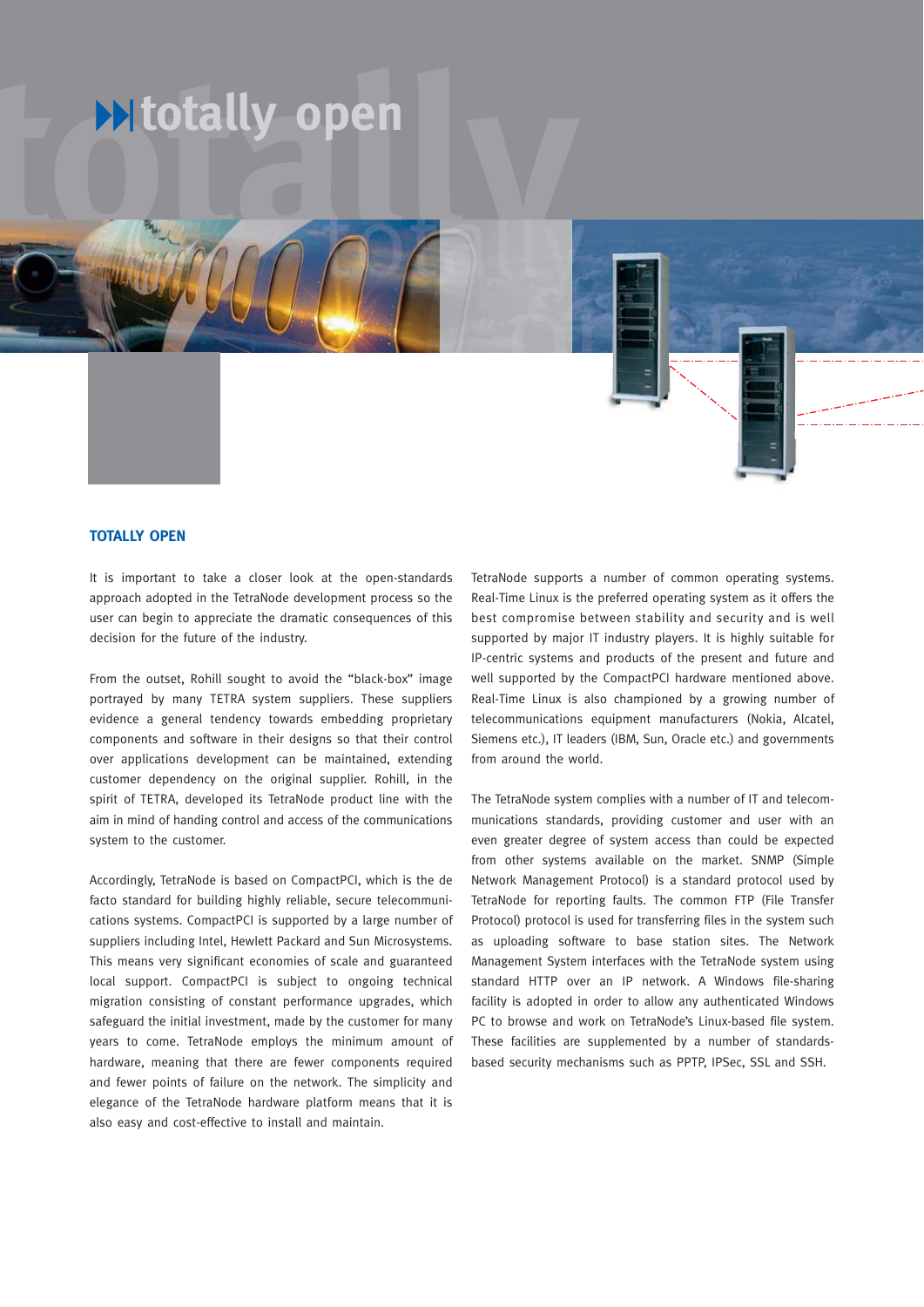### **protection/interoperability KERNA CONTROLLER total protection/interoperability**-

**AKS**



All communications networks must be protected from external threats and unauthorised access. It is clear that mission-critical networks by their nature are more likely to be subjected to such attacks and will therefore demand a higher level of protection as a basic requirement of their design solution. One of the strengths of the TETRA standard from the beginning of its development has been the work conducted on security issues. However, not all TETRA-based systems offer the same degree of security. This is why mission-critical communications users must be careful to choose a fully secure system such as TetraNode.

The TetraNode system fully supports all major types of authentication, encryption and remote enabling & disabling of terminal units to provide a full range of secure features for the most demanding customer. Air interface encryption can be implemented over TetraNode using static key (SCK) or dynamic key (DCK) encryption. An open platform is provided to achieve end-to-end encryption solutions designed and controlled by the owner.

The Authentication Key Server (AKS) provides the means of implementing security solutions to protect the entire TetraNode network. The Real-Time Linux operating system itself provides full network security so that the TetraNode system and communication over IP links are protected against denial-of-service attacks and other malicious attempts to access or destabilise the system. In summary, TetraNode offers a highly secure communications environment that customers can trust.

### **TOTAL INTEROPERABILITY**

**SSL/IPSec**

TETRA-based communications systems are intended to meet customer expectations for interoperability as an industry standard, supported by multiple vendors. Rohill fully supports the philosophy behind such a healthy, multi-vendor environment. The TetraNode design ensures interoperability for any mix of terminals complying with the TETRA standard. The operational testing between the TetraNode system and TETRA terminals is not confined to a limited number of features in a controlled environment, but extended in scope by the embedded translation of supplierspecific formats of SDS and status messages.

Interoperability and migration are greatly enhanced by one of TetraNode's strongest features - the implementation of different protocols on one communications platform. TetraNode systems are capable of handling more than one radio protocol - i.e. MPT 1327 and TETRA, as well as APCO 25 and other non-proprietary solutions. This is a powerful but simple, revolutionary concept included as an integral part of the design of the TetraNode system.

The implementation of a multi-protocol air interface guarantees a smooth migration from analogue to digital solutions, i.e. MPT 1327 to TETRA. The dual operation of such radio protocols allows a cost-effective deployment of radio resources in both rural and urban areas together with the extended use of existing mobile and handportable units. A single-system solution allows seamless, fast communications including all available advanced functionality. Alias numbering is used so that the network users will not distinguish radio units using different protocols.